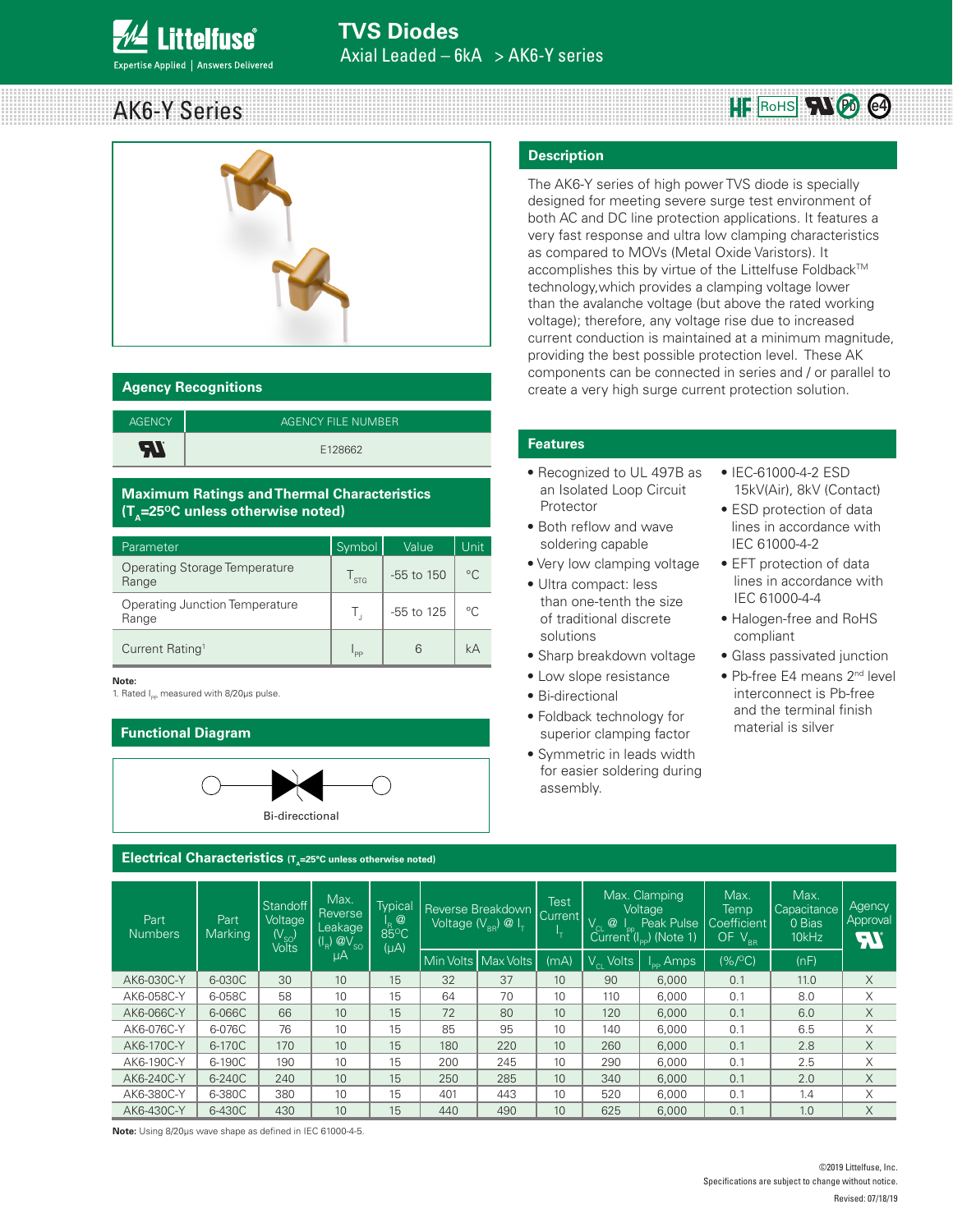

## **TVS Diodes** Axial Leaded – 6kA > AK6-Y series

#### **Figure 1 - Peak Power Derating**



#### **Figure 3 - Typical Peak Pulse Power Rating Curve The Pulse Pullet Pullet Pullet Pullet Pullet Pullet Pullet Pullet Pullet Pullet Pullet Pullet Pullet Pullet Pullet Pullet Pullet Pullet Pullet Pullet Pullet Pullet Pullet P**



**Figure 5 -Surge Response (8/20 Surge current waveform)**



Note: The power dissipation causes a change in avalanche voltage during the surge and the avalanche voltage eventually returns to the original value when the transient has passed.

#### **Figure 2 - Pulse Waveform**



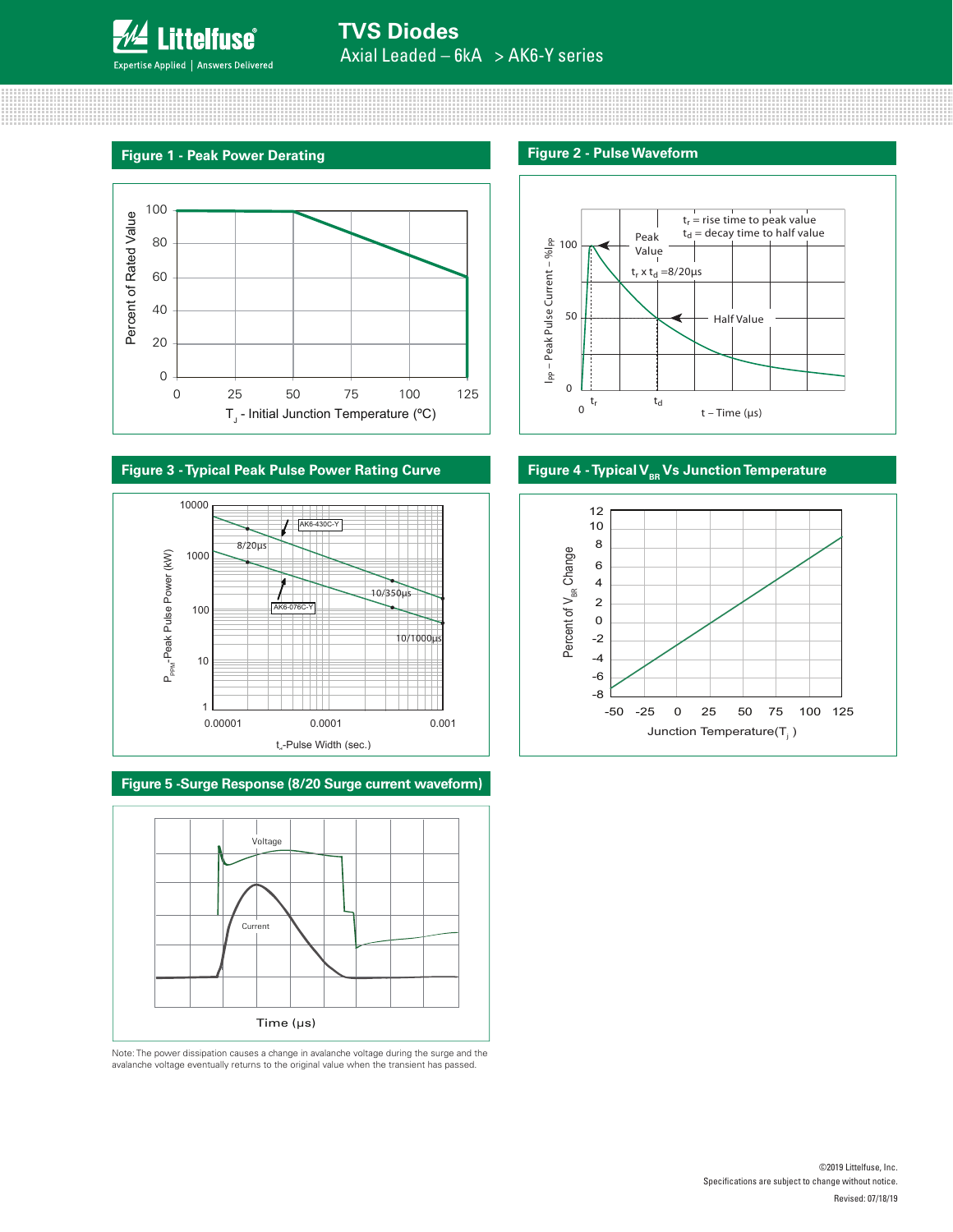

### **Soldering Parameters**

| <b>Reflow Condition</b>            |                                                 | Lead-free assembly |  |  |
|------------------------------------|-------------------------------------------------|--------------------|--|--|
|                                    | - Temperature Min (T <sub>s(min)</sub> )        | $150^{\circ}$ C    |  |  |
| Pre Heat                           | - Temperature Max (T <sub>s(max)</sub> )        | $200^{\circ}$ C    |  |  |
|                                    | - Time (min to max) (t)                         | $60 - 120$ secs    |  |  |
| to peak                            | Average ramp up rate (Liquidus Temp (T.)        | 3°C/second max     |  |  |
|                                    | $T_{S(max)}$ to $T_A$ - Ramp-up Rate            | 3°C/second max     |  |  |
| Reflow                             | - Temperature (T,) (Liquidus)                   | $217^{\circ}$ C    |  |  |
|                                    | - Time (min to max) $(T_c)$                     | $60 - 150$ seconds |  |  |
| Peak Temperature (T <sub>D</sub> ) |                                                 | 260+0/-5 °C        |  |  |
| Temperature $(t_n)$                | Time within 5°C of actual peak                  | 30 seconds         |  |  |
| Ramp-down Rate                     |                                                 | 6°C/second max     |  |  |
|                                    | Time 25°C to peak Temperature (T <sub>p</sub> ) | 8 minutes Max.     |  |  |
| Do not exceed                      |                                                 | $260^{\circ}$ C    |  |  |



#### **Flow Soldering (Solder Dipping)**

| <b>Reflow Condition</b>            |                                           | Lead-free assembly |  |  |
|------------------------------------|-------------------------------------------|--------------------|--|--|
|                                    | - Temperature Min (T <sub>s(min)</sub> )  | $140^{\circ}$ C    |  |  |
| Pre Heat                           | - Temperature Max (T <sub>s(max)</sub> )  | $160^{\circ}$ C    |  |  |
|                                    | - Time to Pre-Heat Temp                   | $60 - 150$ secs    |  |  |
|                                    | Average ramp up rate to Pre-Heat Temp     | 5°C/second max     |  |  |
| Peak Temperature (T <sub>D</sub> ) |                                           | $260^{+0/5}$ °C    |  |  |
|                                    | Average ramp up rate (pre-heat to $T_p$ ) | 5°C/second max     |  |  |
|                                    | Time within actual peak Temperature Max   | 6 seconds          |  |  |
| Ramp-down Rate                     |                                           | 5°C/second max     |  |  |

#### **Physical Specifications**

| Weight          | Contact manufacturer                                           |  |  |
|-----------------|----------------------------------------------------------------|--|--|
| Case            | UL Recognized compound meeting<br>flammability rating V-0      |  |  |
| <b>Terminal</b> | Silver plated leads, solderable per<br>MIL-STD-750 Method 2026 |  |  |